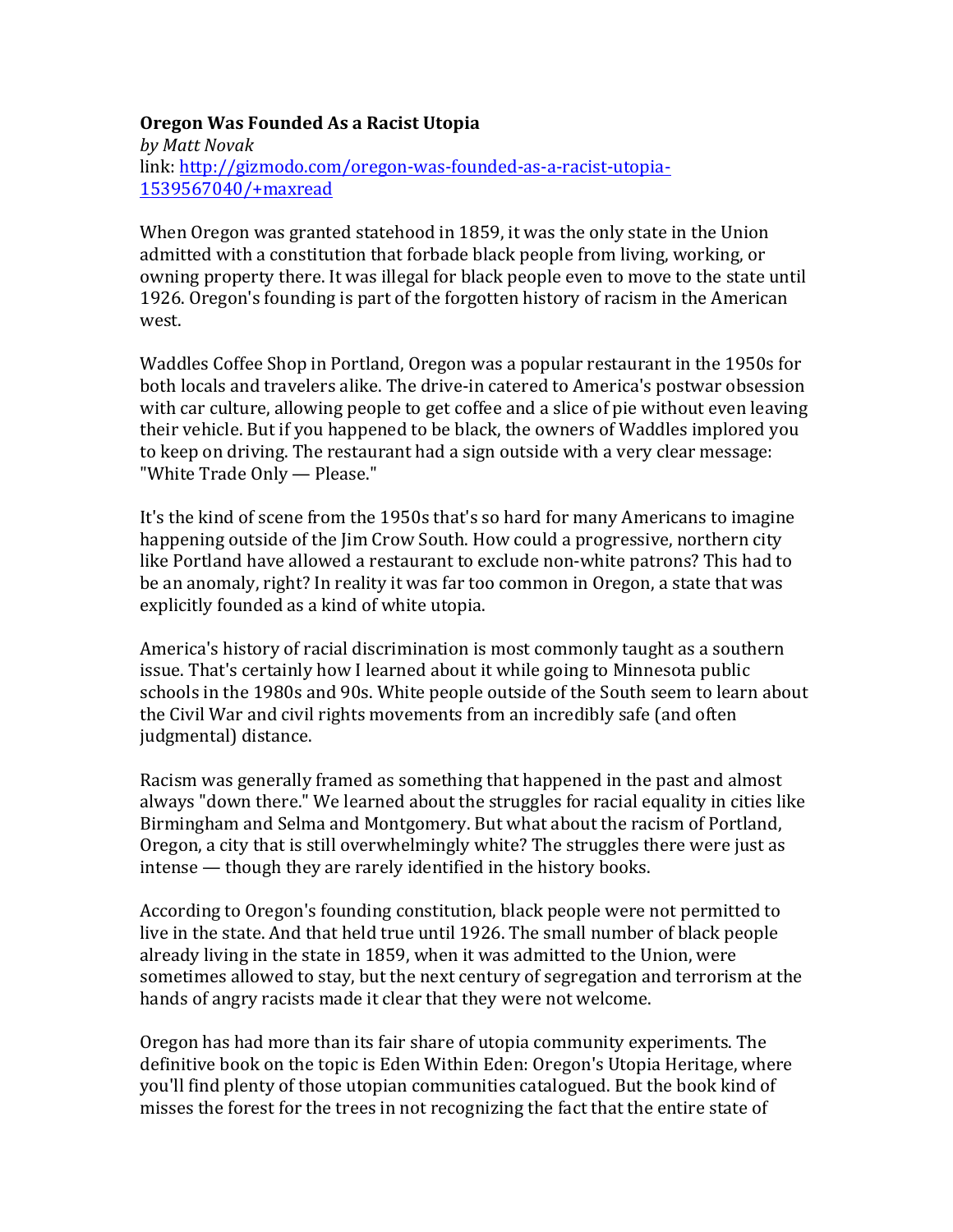Oregon was founded as a kind of racist's utopia. Race isn't explored in the otherwise excellent book.

Thousands would travel to Oregon in the 19th and 20th centuries, looking for their own versions of utopia. Some brave and noble people made the journey that would become cartoonishly immortalized for at least three generations now in the computer game Oregon Trail. But unfortunately for people of color, that pixelated utopia and vision of the promise land was explicitly designed to exclude them in real life.

This is not to pick on Oregon in particular as being particularly racist and terrible. The de facto exclusion of any non-white people from a number of businesses, institutions, and communities occurred throughout the Northeast, Midwest, and West. Oregon seems to have been just a bit more vocal and straightforward about it.

I spoke over the phone with Walidah Imarisha, an educator and expert on black history in Oregon and she was quick to explain that the state is only really exceptional in that it bothered to proclaim its goals of white supremacy so openly.

"What's useful about Oregon as a case study is that Oregon was bold enough to write it down," Imarisha told me. "But the same ideology, policies, and practices that shaped Oregon shaped every state in the Union, as well as this nation as a whole."

Today, while 13 percent of Americans are black, just 2 percent of Oregon's population is black. This is not some accident of history. It's a product of oppressive laws and everyday actions that deliberately excluded non-white people from a fair shot at living a life without additional obstacles being put in their way.

Life's hard enough as it is. But life as a person of color in Oregon would prove to be like trying to play Oregon Trail in a roomful of Klansmen while the computer lab is on fire.

# **The Messy Birth of Oregon**

The question of whether Oregon should allow slavery dates back to at least the 1840s. The majority of Oregonians (which is to say the territory's new white residents who were systematically and sometimes violently oppressing its Native peoples) opposed slavery. But they also didn't want to live anywhere near anyone who wasn't white.

Even before it was a state, those in power in Oregon were trying to keep out nonwhite people. In the summer of 1844, for example, the Legislative Committee passed a provision that said any free black people who were in the state would be subject to flogging if they didn't leave within two years. The floggings were supposed to continue every six months until they left the territory. That provision was revised in December of 1845 to removed the flogging part. Instead, free black people who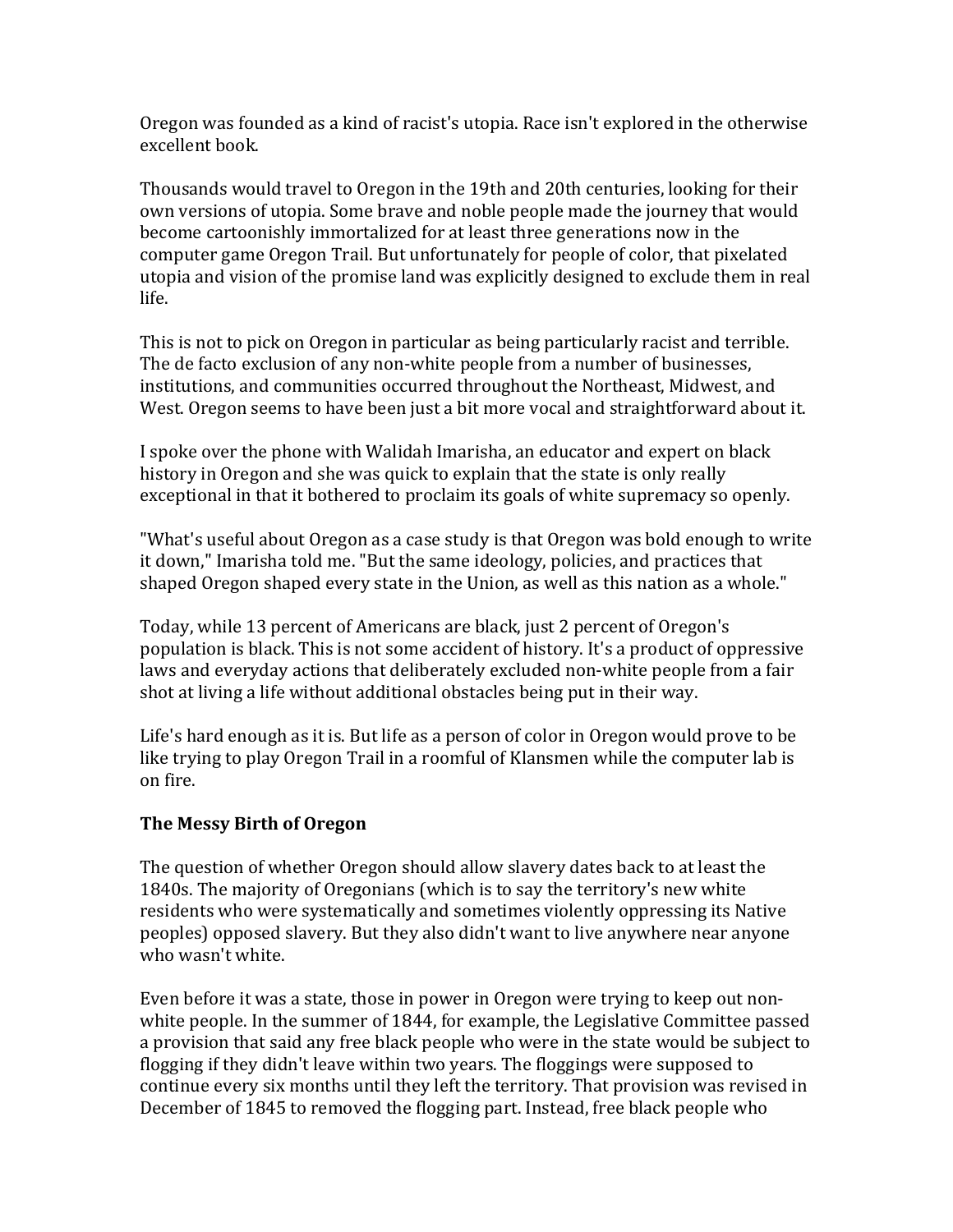remained would be offered up "publicly for hire" to any white person who would remove them from the territory.

It seems to me unclear if that provision meant that free blacks would be auctioned off as slaves to people who were on their way out of Oregon. But one thing is clear: the territorial statutes would become irrelevant the following decade when Oregon would formally write its constitution. And that document was no more generous to the tiny black population.

The legislative founders of Oregon weren't exactly the cream of the crop as statesmen. Many of the sixty men who drafted the state's constitution loved to ramble on for hours making bold speeches about minor points of order. One significant subject of debate was how long members of the new government should be allowed to debate for. One particularly long-winded gentleman complained that he was just getting warmed up after 45 minutes.

These guys had plenty to say, but when it came to actually writing a constitution, they were pretty damn lazy. In fact, 172 of the document's 185 sections were directly plagiarized from the constitutions of other states like Ohio and Indiana.

The original parts? As David Schuman explains in his 1995 paper The Creation of the Oregon Constitution, they fell into two camps: limits on state spending and forms of racial exclusion. Somewhat ironically, the racial exclusion sections were included in an article called the Bill of Rights.

The constitution was put to a popular vote in the state in 1857 and included two referendums that were to be voted on independently. The first was whether they should reject slavery. Roughly 75 percent of voters opted to reject the adoption of slavery. The second measure was whether or not to exclude black people from the state. About 89 percent of voters cast their vote in favor of excluding black and mixed race people from the state. And thus, the exclusionary aspects of the state constitution were adopted.

The resulting Article 1, Section 35 of the Oregon state constitution:

No free negro, or mulatto, not residing in this State at the time of the adoption of this Constitution, shall come, reside, or be within this State, or hold any real estate, or make any contracts, or maintain any suit therein; and the Legislative Assembly shall provide by penal laws, for the removal, by public officers, of all such negroes, and mulattoes, and for their effectual exclusion from the State, and for the punishment of persons who shall bring them into the state, or employ, or harbor them. The voters who overwhelmingly embraced this exclusion rationalized it not as blind hate, but as a progressive move that was simply keeping their new land "pure." Utopia often means starting from scratch, and just as often it means excluding undesirables.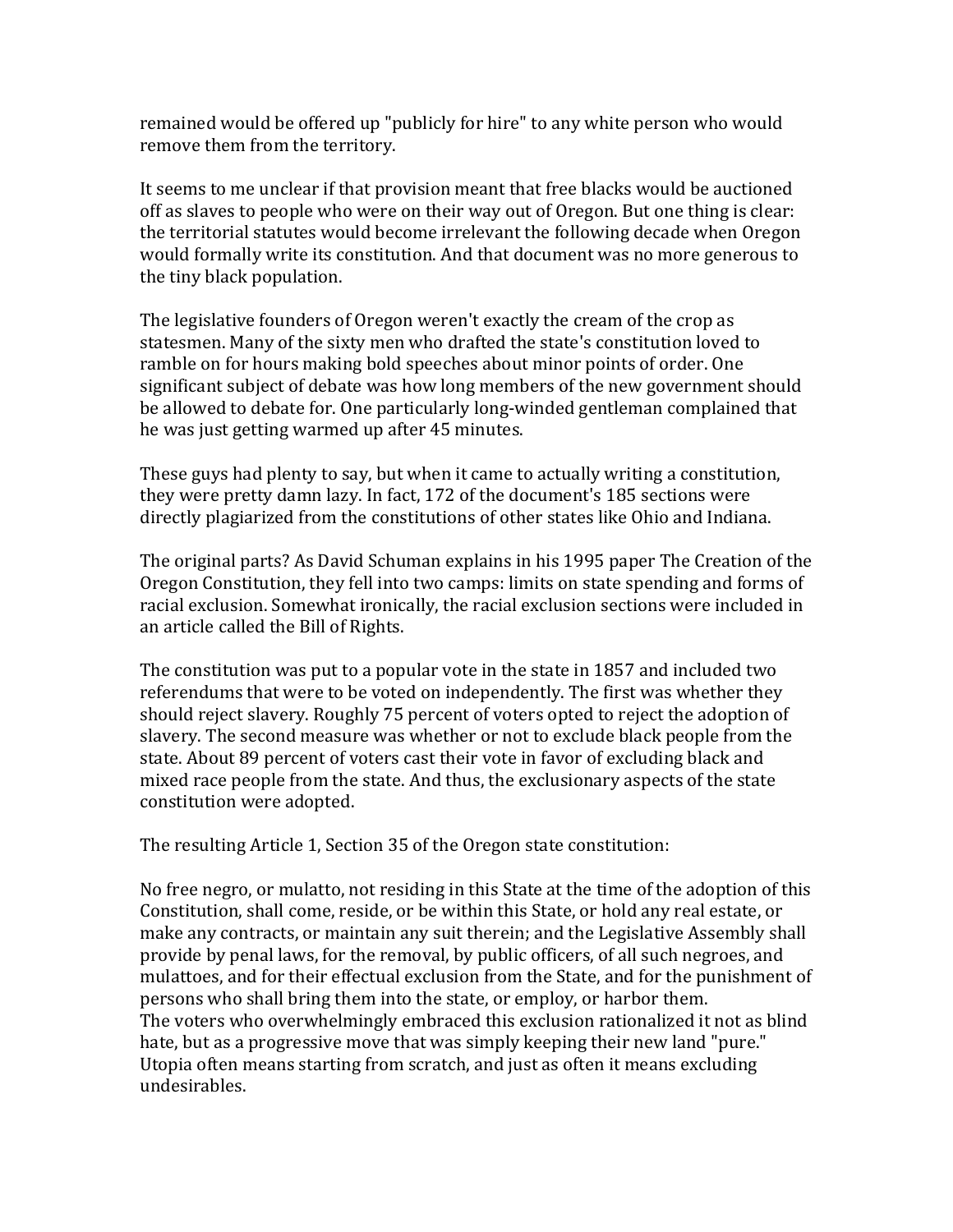As one "pioneer" voter who would later become a Republican state senator and a member of the U.S. House explained at a reunion in 1898:

Some believers in the doctrine of abstract human rights interpret this vote against admission of free negroes as an exhibition of prejudices which prevailed agains the African who was not a slave, but I have never so regarded it. It was largely an expression against any mingling of the white with any of the other races, and upon a theory that as we had yet no considerable representation of other races in our midst, we should do nothing to encourage their introduction. We were building a new state on virgin ground; it's people believed it should encourage only the best elements to come to us, and discourage others.

This language about virgin ground and "the best elements," burned into law in the new state, was used as a recruitment tool for other white Americans in the latter half of the 19th century — many of whom were white "refugees" from the south who were fleeing the dissolution of slavery.

"If you look at some of the recruiting materials, in essence they're saying come and build the kind of white homeland, the kind of white utopia that you dream of," Imarisha said. "Other communities of color were also controlled, not with exclusion laws, but the populations were kept purposefully small because the idea behind it was about creating explicitly a white homeland."

Technically the state's exclusion laws were superseded by federal law after the Fourteenth Amendment was adopted. But Oregon had a rather complicated relationship with that particular Amendment. Having ratified it in 1866, the state then rescinded its ratification when a more racist state government took control in 1868. The move was more symbolic than anything, but Oregon gave the sign that it wasn't on board with racial equality. Astoundingly, it wouldn't be until 1973 (and with very little fanfare) that activists would get the state to ratify the Fourteenth Amendment yet again.

Naturally, the state's quest for an all-white utopia also included the oppression of other groups — especially those of Chinese and Japanese descent. Though Asian people were not specifically called out in Oregon's constitutional exclusion laws, the white people of many towns large and small did their best to drive out non-white people any time they got the chance.

As just one example, the white people of La Grande burned that city's Chinatown to the ground in 1893. The Chinese residents fled, with some people getting on the first train out. But some Chinese residents weren't about to be intimidated and set up camp nearby. This wasn't enough for the hateful mobs of La Grande, who broke up the camp and forced anyone remaining to get on trains out of town.

These efforts were decentralized and not officially sanctioned by the state. But as the 1910s and 20s would roll around, a new domestic terror group would re-emerge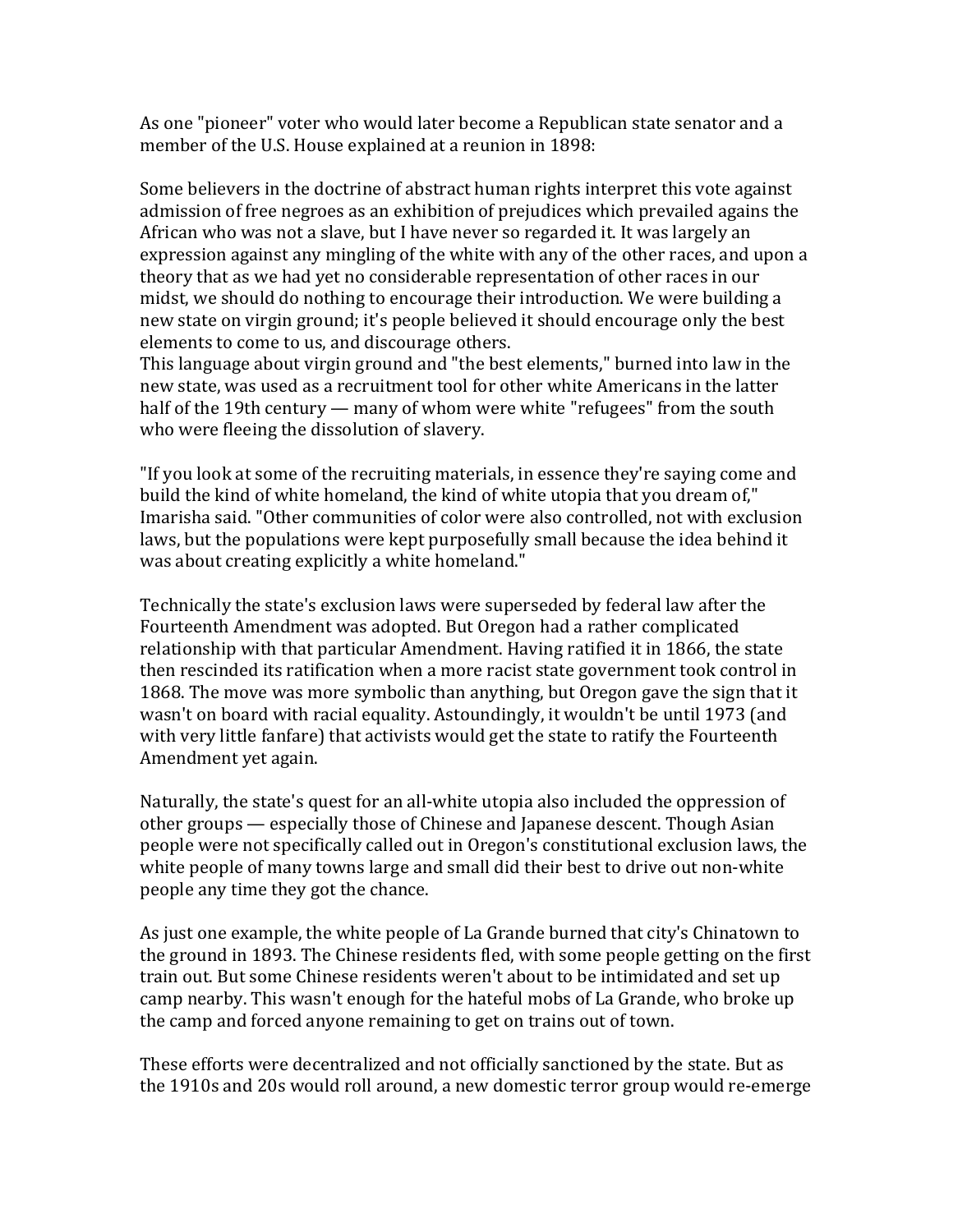to expel, harass, and brutalize anyone who wasn't "100 percent American." Some pioneers of the era weren't going to stand for it.

### **The Golden West and a Place to Belong**

As rare as the presence of non-white faces were in the 19th and early 20th century, Oregonians of color found sanctuary in the few places that they were welcome.

The Golden West Hotel was unique in that it was owned, operated, and exclusively patronized by black people in Oregon. It was the only place that black people from out of town could rent a room, and it was the central hub of black entertainment, recreation, and dining in Portland.

First opened in 1906, Portland authorities continually tried to shut down the place on trumped up charges of prostitution, gambling, and later for not having the "proper licenses."

When the owners of the Golden West were forced to plea for their license back in 1921 they "pointed out that the hotel and club was practically the only place in the city where negroes could congregate."

Renting a room or patronizing the Golden West's many businesses on the first floor didn't mean that you would live without harassment from Portland's white population. But it did prove to be one of the few places in the city outside of church where black people could find a sense of community.

# Beatrice Morrow Cannady and the Struggle in Oregon

"The way this history gets framed often shows people of color as passive victims," Imarisha tells me. "I think it's important to frame it that people of color are actually active change makers. The changes that would've moved Oregon forward, especially racially, would not have happened without the determination, fortitude, and sheer stubbornness of people of color."

One of those people was Beatrice Morrow Cannady. Born in Texas in 1889, Cannady hopped around the country a bit, attending schools in New Orleans and Houston before moving to the Portland in 1912 and before long she was writing for The Advocate, Oregon's largest black newspaper. By 1914 Cannady was helping to found the Portland chapter of the NAACP and the following year was speaking out against D.W. Griffith's feature length film The Birth of a Nation — a movie filled with hateful stereotypes and glorified the resurgence of the Ku Klux Klan.

Cannady's life was filled with personal and professional struggles that seemed neverending. She and her children were refused entry to the main floor of the Oriental Theatre in 1928. And it wasn't even illegal. The Oregon Supreme Court had decided in the 1906 case Taylor v. Cohn that black people could be legally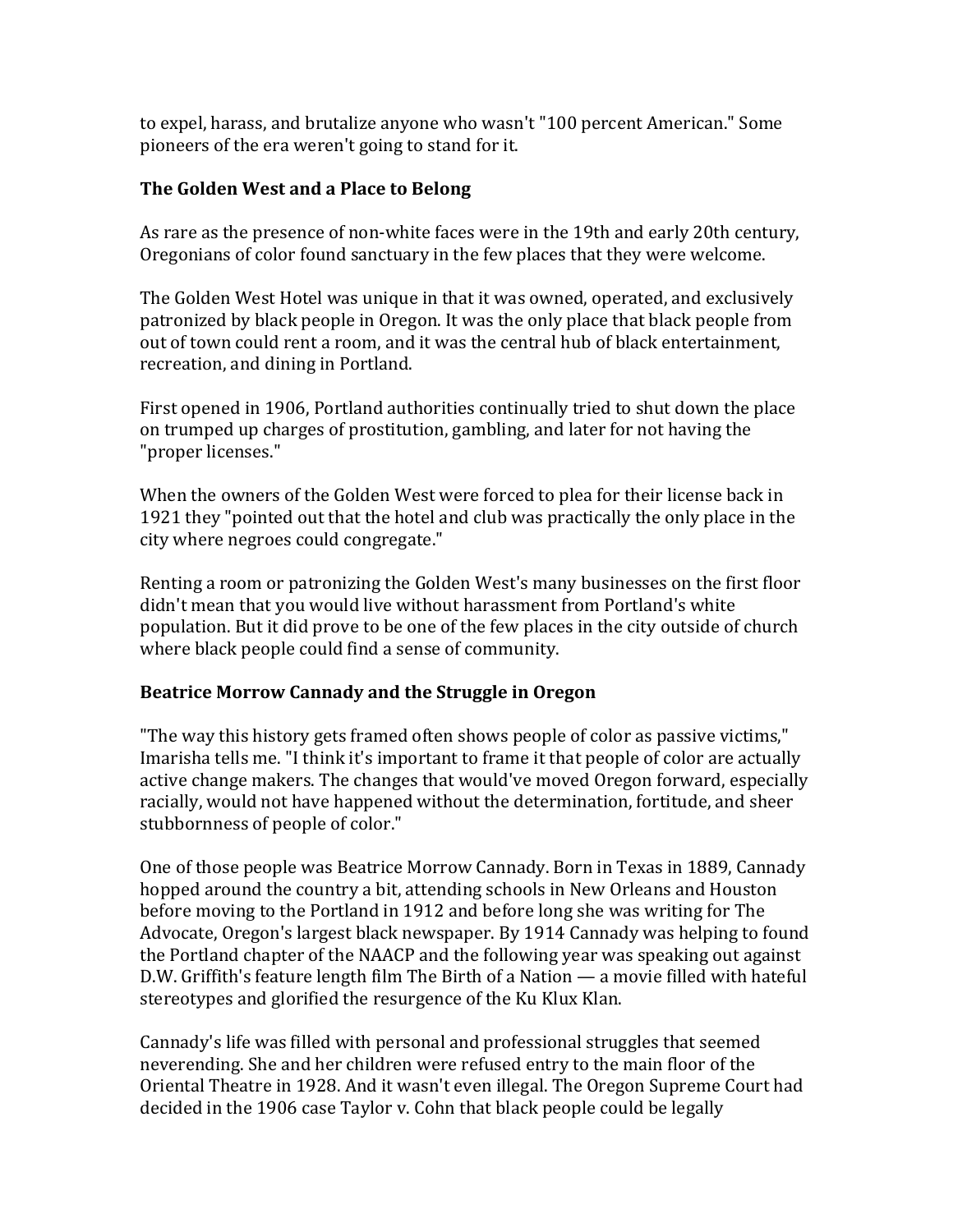segregated from whites in public places. That particular ruling wasn't struck down in the state until 1953, and even then limits on segregation in the state were only loosely enforced.

Kimberley Mangun's 2010 biography of Cannady, A Force For Change, is both inspiring and depressing. Cannady's story is one of tiny victories hard fought over an incredibly long period of time. Frankly, that's the overwhelming thing about all social and political change. Virtually nothing happens overnight.

But if Cannady's story teaches us anything it's that if you work your ass off and foster a community where people can be a force for good, you too can eventually (one day, maybe, possibly) see minor improvements in the world.

It was in small victories that Oregonians of color had to take solace in the first few decades of the 20th century. Because once the early 1920s hit, the battle for the future of Oregon would involve a group of terrorist cowards who liked to dress up in their bedsheets and burn shit.

### **The Kowards of the Klavern Arrive**

The arrival of the Ku Klux Klan in Oregon was swift and terrifying. In 1922 the Klan in Oregon boasted membership of over 14,000 men, with 9,000 of them living in Portland. And they were setting the state aflame. There were frequent cross burnings on the hills outside Portland and around greater Oregon.

The Klan held meetings, openly participated in parades, and held enormous gatherings for initiation ceremonies. One such gathering in 1923 at the Oregon State Fairgrounds in Salem attracted over 1,500 hooded klansmen. They reportedly burned an enormous cross, of course.

As David A. Horowitz explains in his book Inside the Klavern: The Secret History of a Ku Klux Klan of the 1920s, the entire state was being terrorized. And politicians at every level of government from the state to county to city officials were involved. In 1923, Oregon governor, Walter M. Pierce, and Portland mayor George L. Baker, attended and spoke at a dinner in honor of Grand Dragon Frederick L. Gifford's birthday.

Both the governor and mayor would later claim that they didn't know the event was sponsored by the Klan. Which, if true, is perhaps less vindication for the politicians and more an indictment of just how far the Klan had seeped into mainstream culture in Oregon. But there's almost certainly no way that they were ignorant of what they were celebrating.

One reason to be skeptical? High ranking members of the Klan would meet with high ranking politicians in the state on matters of public policy. And we have the photos to prove it.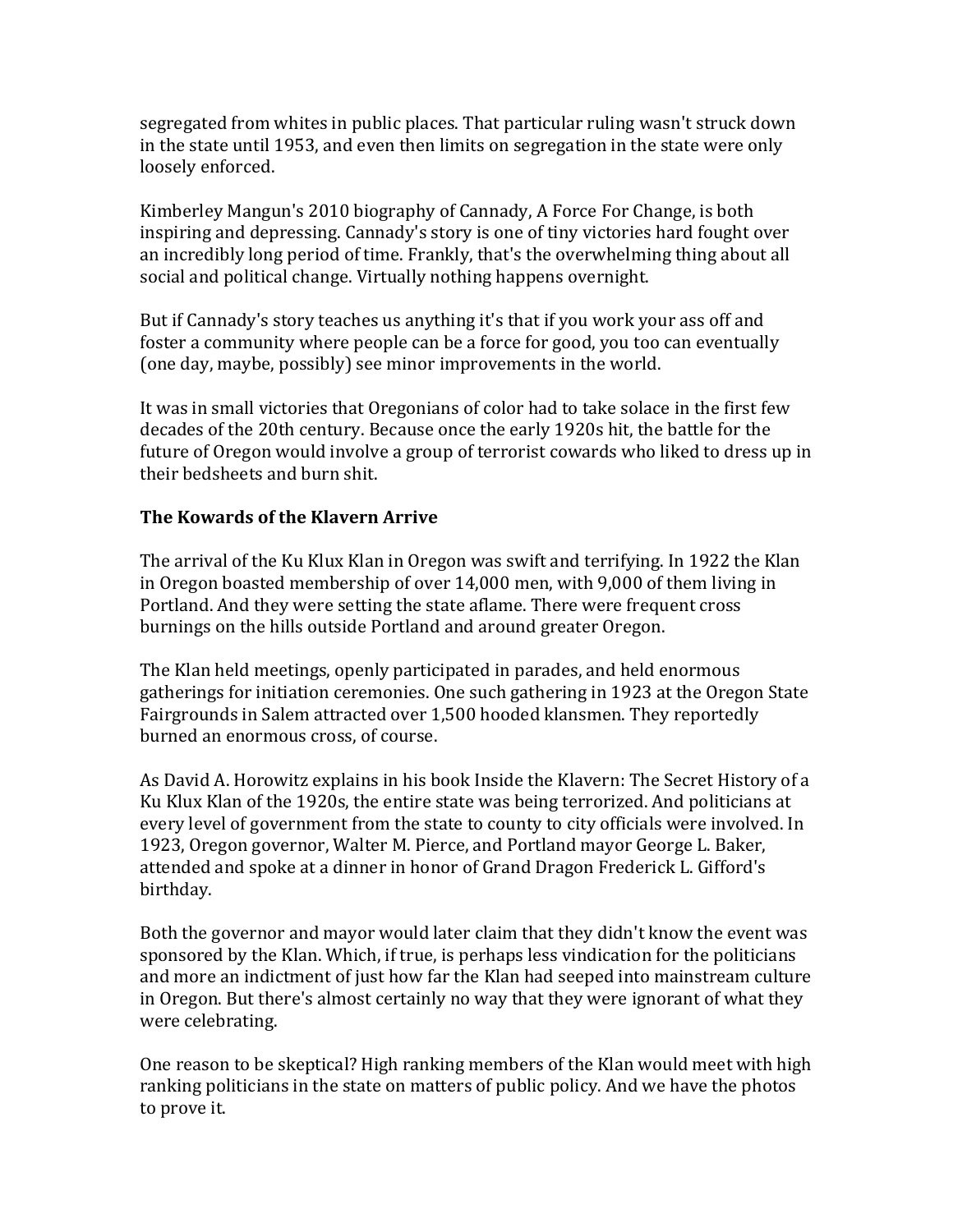The August 2, 1921 issue of the Portland Telegram included a photo of Portland city and Multnomah county officials with two Klan members. The mayor of Portland, George L. Baker, is third from the right and the police chief, L.V. Jenkins, is third from the left.

The Telegram was one of the few newspapers in Oregon to openly oppose the Klan at the height of its power in the state. Despite being owned by white Protestant men, the newspaper's adversarial stance against the Klan's terrorism brought concerted campaigns to boycott businesses that advertised in the paper. The paper hemorrhaged thousands of readers and when it folded in 1933 many reportedly blamed the Klan's efforts.

The Klan themselves counted men like Governor Pierce as members in secret minutes obtained in 1968 from the estate of a former state legislator. Colon R. Eberhard died at the age of 86 and while his personal papers were being processed, a folder of over 200 pages of KKK meetings in Oregon was discovered, dating from 1922 until 1924. Those pages weren't handed over to the Oregon Historical Society until 1980. Public mention of their existence wouldn't happen until an article in The Observer newspaper in 1985. Klan membership lists were highly secretive, but politicians like Pierce were discussed in the minutes as being loyal KKK members.

But the Klan's presence in Oregon was far from a secret, even in the 1920s. Not only were the hooded cowards meeting with law enforcement, they were advising them on what they'd like to accomplish  $-$  all while getting their picture in the newspaper. As the Telegram would report, the Portland police department was "full to the brink with Klansmen."

The warped thing about the Klan's presence in Oregon is just how few people of color were actually living there in the 1920s. The town of La Grande as just one example, which as you'll recall had burned its Chinatown to the ground back in the 1890s, had about 7,000 people in 1920 and just forty-six people of Chinese descent. The town had a mere 15 black people.

People of color were naturally a target for the Klan during this period, but with so few people to irrationally hate for the color of their skin, they turned to campaigns against other groups like Catholics. The Klan, being for American-born Protestants, hated the Roman Catholic church and any of its followers.

Hate is a fickle game when there are so few "others" upon which to focus your gaze. The homogenous state of Oregon was fertile ground to whip young white men into a frenzy. But almost as quickly as it was whipped up, men who were surrounded by so many men like themselves quickly lost interest. People stopped paying dues, leading to a financial crisis within the quickly built organization. By 1926 the Klan in Oregon was a shadow of its former self.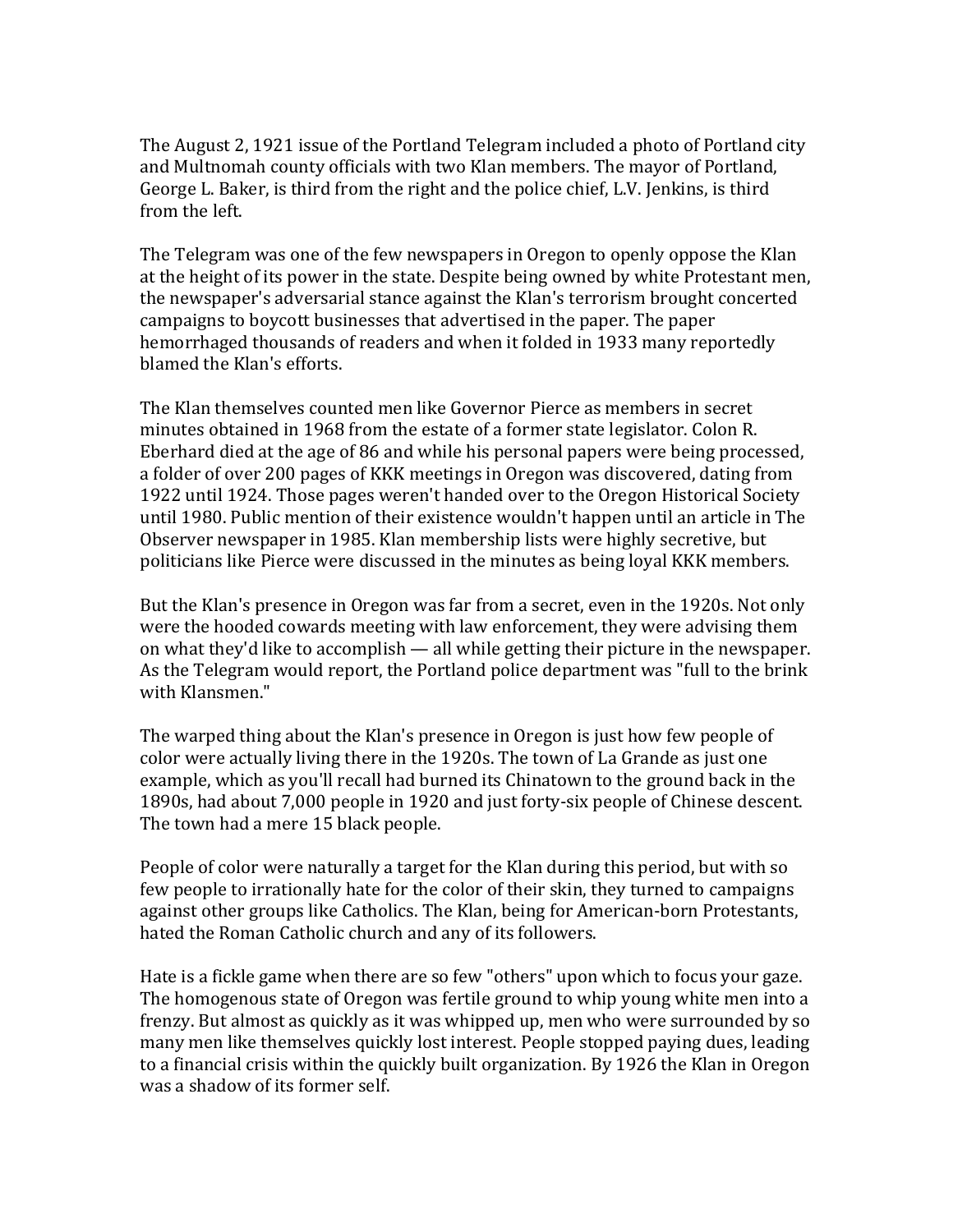#### **White Oregon After the Klan**

Of course, the discrimination didn't stop after the decline of the Klan. White restaurants still wouldn't serve black people in Portland, black people weren't allowed in the city's swimming pools, and the local skating rink set aside a day for black people. This was as late as the early 1960s.

"I do remember the signs downtown: 'We don't serve Negroes, Jews or dogs'," one man recounts in a 1999 documentary from Oregon Public TV titled Local Color. The signs were everywhere. And they spanned over two world wars. War attracted soldiers from out of town, both black and white. Their arrival naturally led to resentment from soldiers who were used to a more tolerant atmosphere than Oregon provided.

The Oregon Daily Journal reported on some black soldiers from California who in the summer of 1918 were angered by a sign they saw in the window of a restaurant in Portland. The sign read, "We employ white help and cater to white trade only." The soldiers entered the restaurant and destroyed the sign. Similarly in 1943, soldiers going off to fight in World War II saw signs in Portland and were outraged.

The segregation in Portland was as stark as anything in the  $\lim$  Crow-era South. And Portland's bizarre dearth of black people (bizarre to outsiders who were unaware of the climate) really came to a head during World War II, when an influx of black workers came looking for the plentiful jobs offered by the Kaiser Shipyards.

"Portland was called the most segregated city north of the Mason-Dixon line," Imarisha tells me. "And so the question became where would these [newly arrived black workers] go? Suddenly you have tens of thousands of black folks pouring in when in Portland there was only one tiny neighborhood called the Albina neighborhood that was already overfull with about 2,500 black folks."

The company worked with the city to create Vanport, an enormous new housing development halfway between Vancouver, Washington and Portland — thus the name Vanport.

"At its height there was 100,000 people there and it was 40 percent black, which for anything to be 40 percent black in Oregon was astounding, Imarisha explains. "Vanport was built incredibly shoddily because it was never meant to last."

This temporary insta-town would become Oregon's second largest city, second only to Portland during the second World War.

"In fact the housing authority in Portland called it a blight and wanted Vanport obliterated. And in 1948 they got their wish when Vanport was completely flooded." Imarisha says. Amazingly, the flooding actually started modestly and people had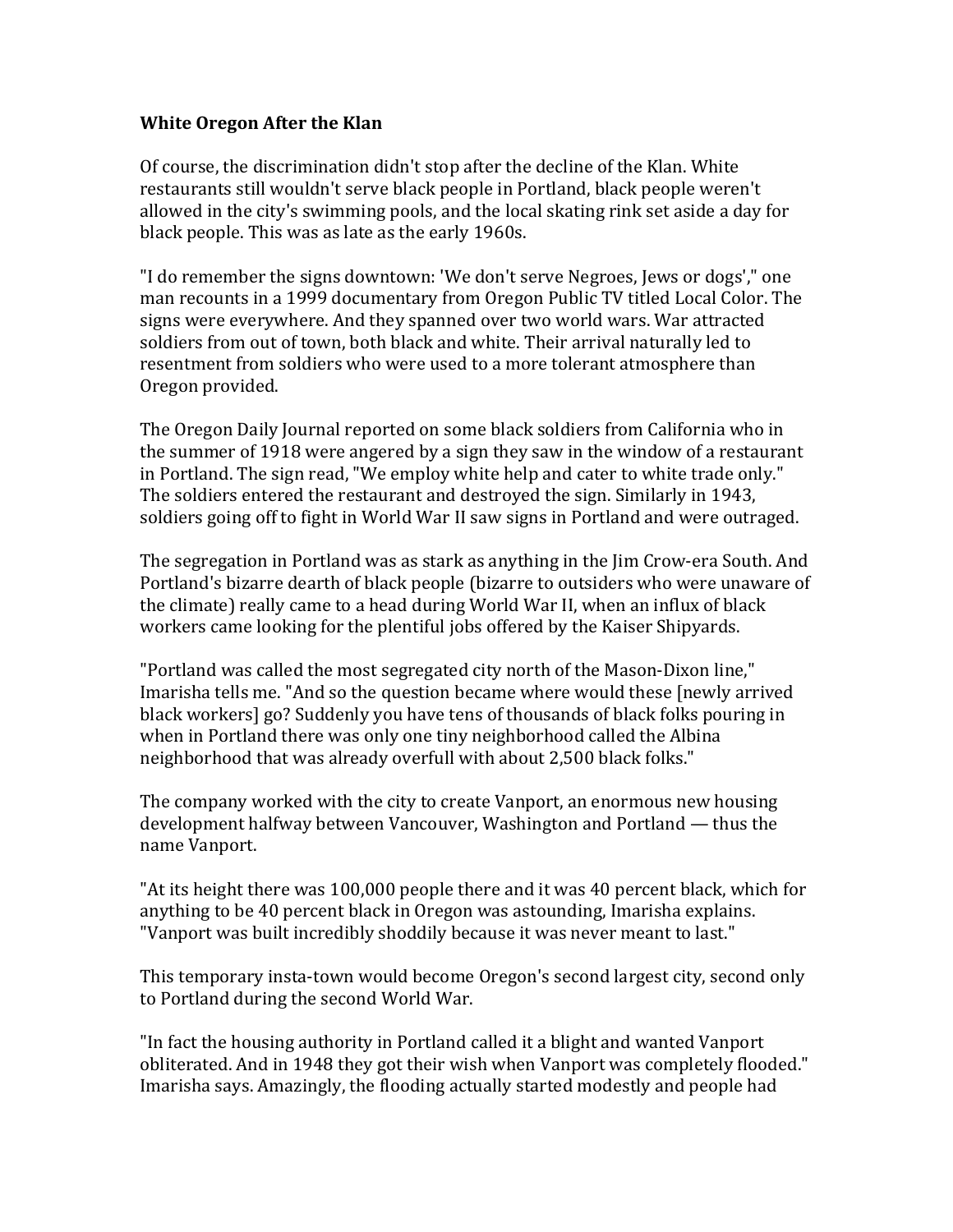time to leave. But Portland officials insisted that there was nothing to worry about when the first cracks started letting water into the community.

"Remember: Dikes are safe at present," a bulletin from the Portland Housing Authority read on May 30, 1948. "You will be warned if necessary. You will have time to leave. Don't get excited."

People were not warned in time and the city was flooded as the dikes fully gave way. Fifteen people would die in the floods. Less than two weeks later President Truman would travel to Vanport to see the extent of the damage firsthand.

"Because it was made with shoddy material, houses literally washed away off their foundations. All of Vanport was destroyed and about 18,000 people who were living there were left homeless."

# The Clash of History and Future in the Pacific Northwest

Oregon today still exists as a white utopia in some respects. The state, much like so many others, is haunted by the residue of less explicit experiments in whitopia. These experiments form the basis of Rich Benjamin's 2009 book Searching for Whitopia: An Improbable Journey to the Heart of White America.

In it, Benjamin travels the country, visiting places that are overwhelmingly white. He meets fascinating characters along the way, and helps to explain places like Oregon and how the actions of the 19th and 20th century bleed into the 21st.

From Searching for Whitopia:

Through most of the twentieth century, racial discrimination was deliberate and intentional. Today, racial segregation and division often result from habits, policies, and institutions that are not explicitly designed to discriminate. Contrary to popular belief, discrimination or segregation do not require animus. They thrive even in the absence of prejudice or ill will.

It's common to have racism without "racists."

I called Benjamin on the phone to talk about his book and what he experienced in the Pacific Northwest. He was quick to tell me that he met lots of interesting, lovely people in the region. But he was also unsettled by the unmistakable symbols of our country's racist history.

"There is and was some sense that the Pacific Northwest could amount to some form of utopia," Benjamin tells me referring to the white supremacist movement in the region. "And Richard Butler knew this himself, the old founder of Aryan Nations."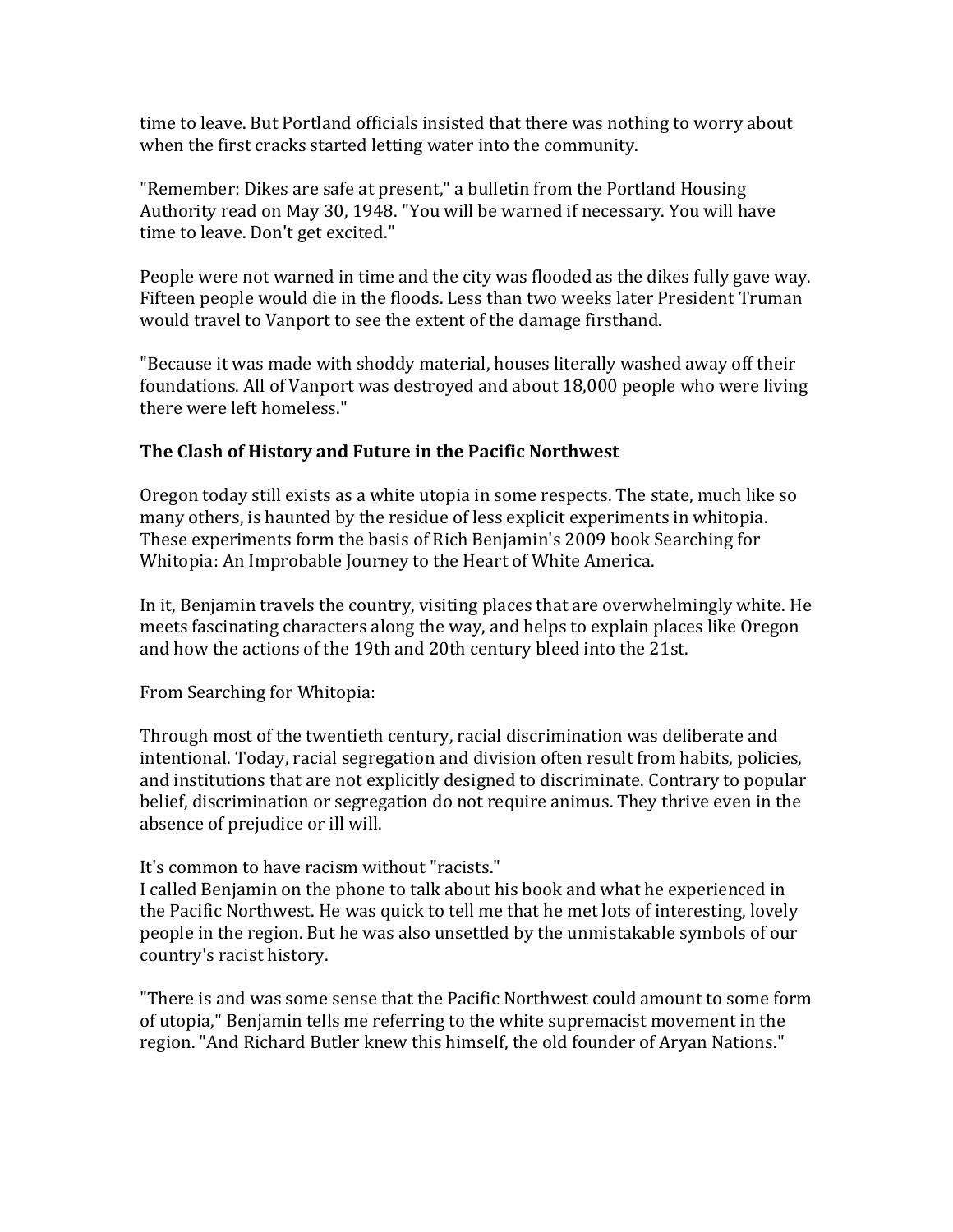Butler died in 2004, but was obsessed as so many other white nationalist militants were, with establishing a white utopia in the area. Butler, much like the founders of Oregon, bothered to write it down.

"He identified the Pacific Northwest as what would become an Aryan homeland," Benjamin says. "So the Pacific Northwest has always had a utopic quality to white separatists."

"On the one hand, I saw a lot of can-do spirit, therefore one shouldn't be surprised by all of the technological start-ups both in Oregon and in Washington State. But I also saw a lot of Confederate refugees, to be frank," Benjamin tells me.

"I remember driving through swaths of Washington and Oregon and seeing a lot of Confederate flags," he says. "There are a lot of refugees from the South who I guess are attracted to Oregon not because they're racists but Oregon had a racial homogeneity and a conservatism and a gun culture that they really appreciate."

The Pacific Northwest offers a collision of the old and the new in so many forms. But there's something particularly disturbing about his description of the juxtaposition you can see in tech hubs — the romanticization of some particularly backwards symbols of a revolution that's supposed to be long since dead, yet nurtured in the very land that's supposed to be creating the industries of tomorrow.

"That was shocking, to drive through Oregon and witness so many Confederate flags, juxtaposed with the high-tech futurism," Benjamin tells me.

# **Oregon's White Utopian Promise Today**

As Neda Maghbouleh pointed out for an article in the January 2009 issue of Center for New Racial Studies, the 2008 presidential campaign of Barack Obama gave Portland newspapers a striking image of its racial makeup. Just look at the photo above from Portland during Senator Obama's presidential campaign. You'd be forgiven for thinking that maybe Dave Matthews Band was about to go on stage.

The racial composition of any American city is a product of its history. This may seem painfully obvious, but it's something that we need to say out loud and type in bold letters to fully appreciate. The racial composition of any American city is a product of its history. And its a history that so many people in Oregon, in Minnesota, in any other "whitopia" don't seem to be privy to.

The title of Imarisha's most commonly given presentation is Why Aren't There More Black People in Oregon? A Hidden History. She has given the presentation to thousands of people around Oregon over the past four years and she's understandably frustrated that so few Oregonians are aware of something so fundamental to the state's founding. Oregon's history simply isn't being taught in most Oregon schools. And it's because even the teachers have no idea.